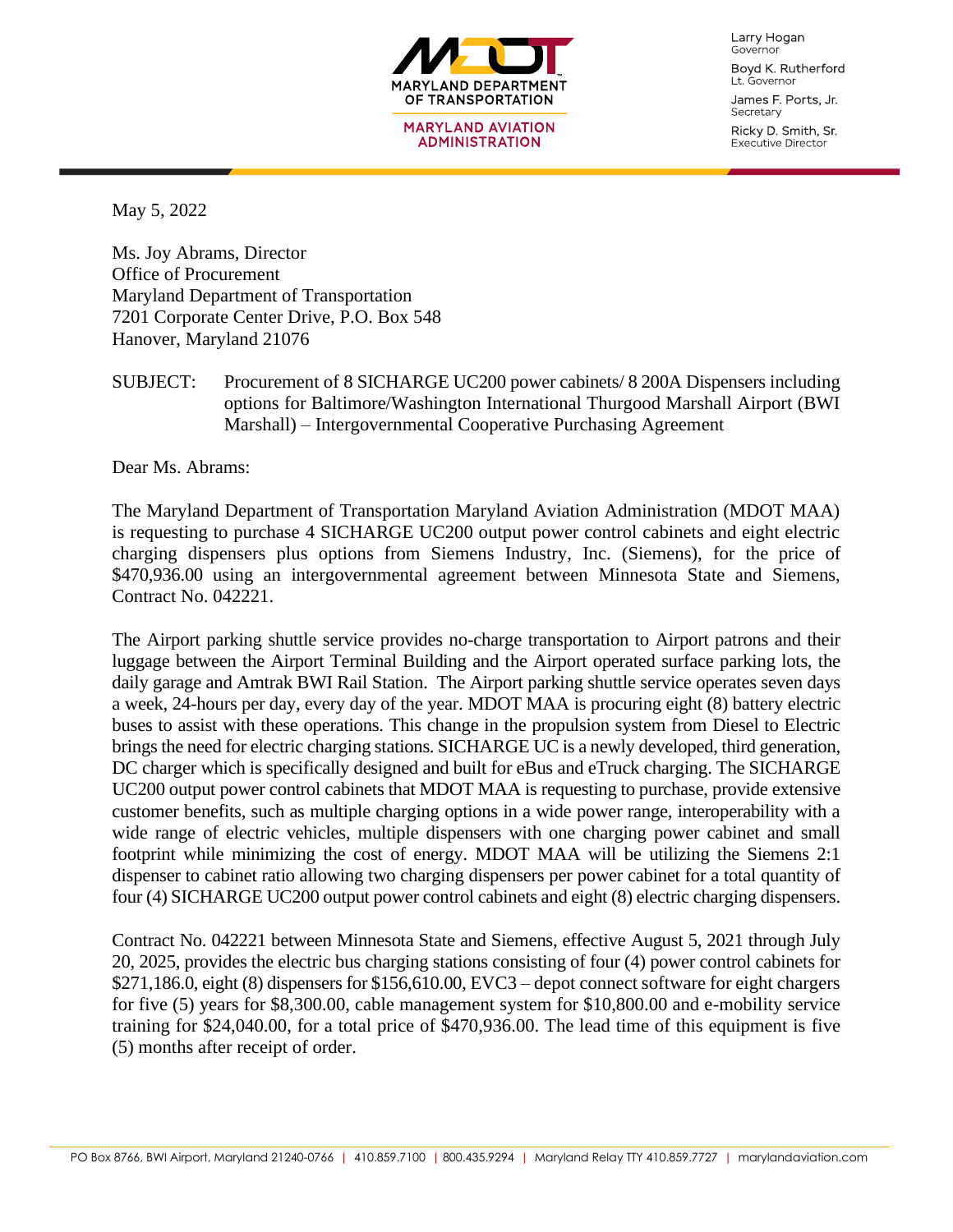Joy Abrams Director, Office of Procurement, MDOT

Through market research MDOT MAA compared the price per charger for the ABB product under the State of Washington (Washington) contract with the cost of the Siemens charger under the State of Minnesota contract. The ABB option from the Washington contract is \$127,530.39 per station (1 cabinet and 2 dispensers) for a total of \$510,121.56, whereas the Siemens option is \$106,949 per station (1 cabinet and 2 dispensers) for a total of \$427,796.00. While both offer a charging station cabinet and dispenser and both products allow for a 1:2 charging cabinet to charging dispenser ratio, the Siemens' product will enable MDOT MAA to potentially be utilized at 1:4 ratio for future infrastructure upgrades. The State of Minnesota contract provides e-Mobility Service training which includes one technician, 6 workdays, two mobilizations, and 4 hours of informal training for a total of \$24,040.00. In comparison, the State of Washington provides a 1 hour bus operator training video for the price of \$29,520.00

Procuring the Siemens units over the ABB units requires a lower capital outlay and allows for the possibility of a smaller footprint due to their ability to use four (4) dispensers per cabinet. This also makes the ABB option more restrictive to future modifications to the charging infrastructure. Based on the above calculations, MDOT MAA will receive a savings of \$82,325.56 on the charger cabinets and dispensers and a savings of \$5,480 for training by utilizing the Siemens option. Furthermore, Siemens charging cabinets purchased directly through Siemens would be approximately \$149,000 each while piggybacking through Sourcewell would be approximately \$67,000 each, which is less than half the cost. ABB reports a 24-week lead time upon receipt of order, while Siemens is reporting a 20-week lead time. The total configured price of the Siemens cabinets, dispensers, EVC3 depot connect software, cable management system, and onsite training is \$39,185.56 less than the ABB option for the cabinets and dispensers alone.

Minnesota State received 49 bids and awarded 10 competitive electric vehicle supply contracts. Participating with the State of Minnesota in the procurement of electric bus charging stations will allow MDOT MAA to purchase the required additional electric bus charging stations in an expeditious manner. The cost and time savings makes purchasing the charging equipment from Siemens through the Sourcewell contract in the best interests of the State of Maryland and MDOT MAA. Therefore, the Procurement Officer deems the Washington intergovernmental price fair and reasonable.

## As stated in COMAR 21.05.09.05:

"Before awarding or participating in an intergovernmental cooperative purchasing agreement, the procurement officer shall obtain the approval of the primary procurement unit head, and any other approvals required under this title."

In order to procure the 4 SICHARGE UC200 output power control cabinets and eight electric charging dispensers plus options for BWI Thurgood Marshall, the Procurement Officer requests approval and authorization from MDOT to use the Intergovernmental Agreement Contract No. 42221 to purchase the electric bus charging stations.

If you have any questions or require additional information, please contact me at 410-859-7097.

PO Box 8766, BWI Airport, Maryland 21240-0766 | 410.859.7100 | 800.435.9294 | Maryland Relay TTY 410.859.7727 | marylandaviation.com